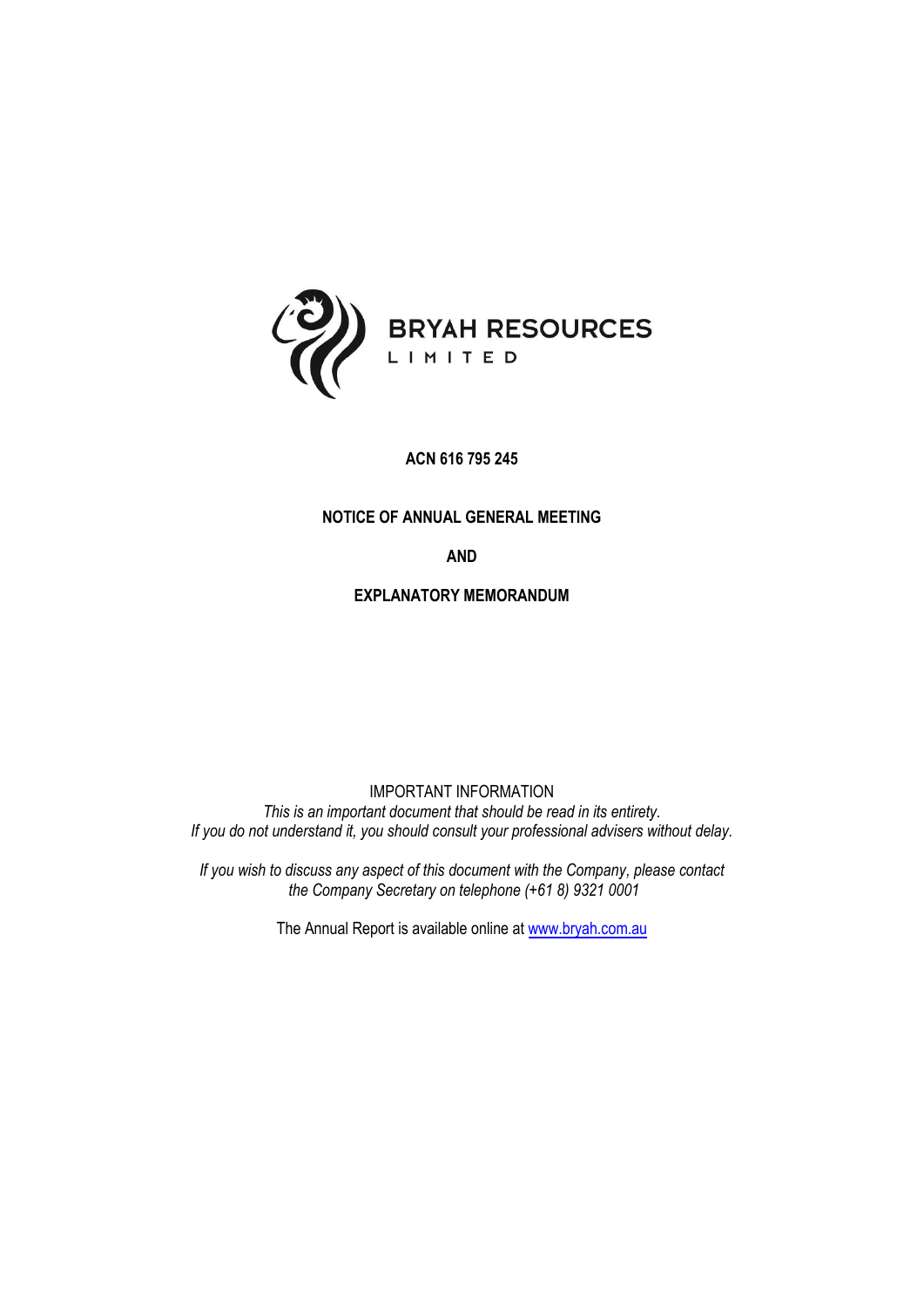#### **BRYAH RESOURCES LIMITED ACN 616 795 245 NOTICE OF ANNUAL GENERAL MEETING**

Notice is hereby given that the Annual General Meeting of the Shareholders of Bryah Resources Limited will be held at 85 Havelock Street, West Perth, WA, 6005 at 10.00am (WST) on Thursday, 29 November 2018 to conduct the following business and to consider, and if thought fit, to pass the following Resolutions.

### **AGENDA**

#### **ORDINARY BUSINESS**

#### **FINANCIAL & OTHER REPORTS**

To receive and consider the financial report for the year ended 30 June 2018 and the accompanying Directors' Report, Directors' Declaration, and Auditor's Report.

#### **RESOLUTION 1 – ADOPTION OF THE REMUNERATION REPORT**

To consider, and if thought fit, to pass the following resolution as an **advisory** resolution:

*"That the Remuneration Report that forms part of the Directors' Report for the financial year ended 30 June 2018, be adopted."*

The Remuneration Report is set out in the Directors' Report in the Annual Report. Please note that the vote on Resolution 1 is advisory only and does not bind the Directors or the Company.

**Voting Exclusion:** In accordance with sections 250R and 250BD of the Corporations Act 2001, the Company will disregard any votes cast on Resolution 1 by any Key Management Personnel ("**KMP**") and a closely related party of a KMP. However, the Company need not disregard a vote if it is cast by a KMP or a closely related party of a KMP as proxy for a person who is entitled to vote, in accordance with the directions on the proxy form, or it is cast by a chairperson of the Meeting as proxy for a person who is entitled to vote, in accordance with the direction on the proxy form to vote as the proxy decides.

The Company's KMP are set out in the Remuneration Report. Generally speaking, they are people having authority and responsibility for planning, controlling and directing the Company's activities in a direct or indirect manner. KMP include the Directors, and senior executives of the Company.

A closely related party of a KMP generally speaking means a spouse, child, or dependant of the key management personnel, or a child or dependant of the spouse of the KMP. It includes anyone else who is a member of the key management personnel's family who would influence or may be expected to influence the KMP in relation to his or her dealings with the Company. It also includes any company which is controlled by the KMP, and includes any other people prescribed as closely related parties by ASIC in the regulations to the Corporations Act.

KMPs and their closely related parties will commit an offence under the Corporations Act if they vote in relation to Resolution 1 in breach of the voting restrictions.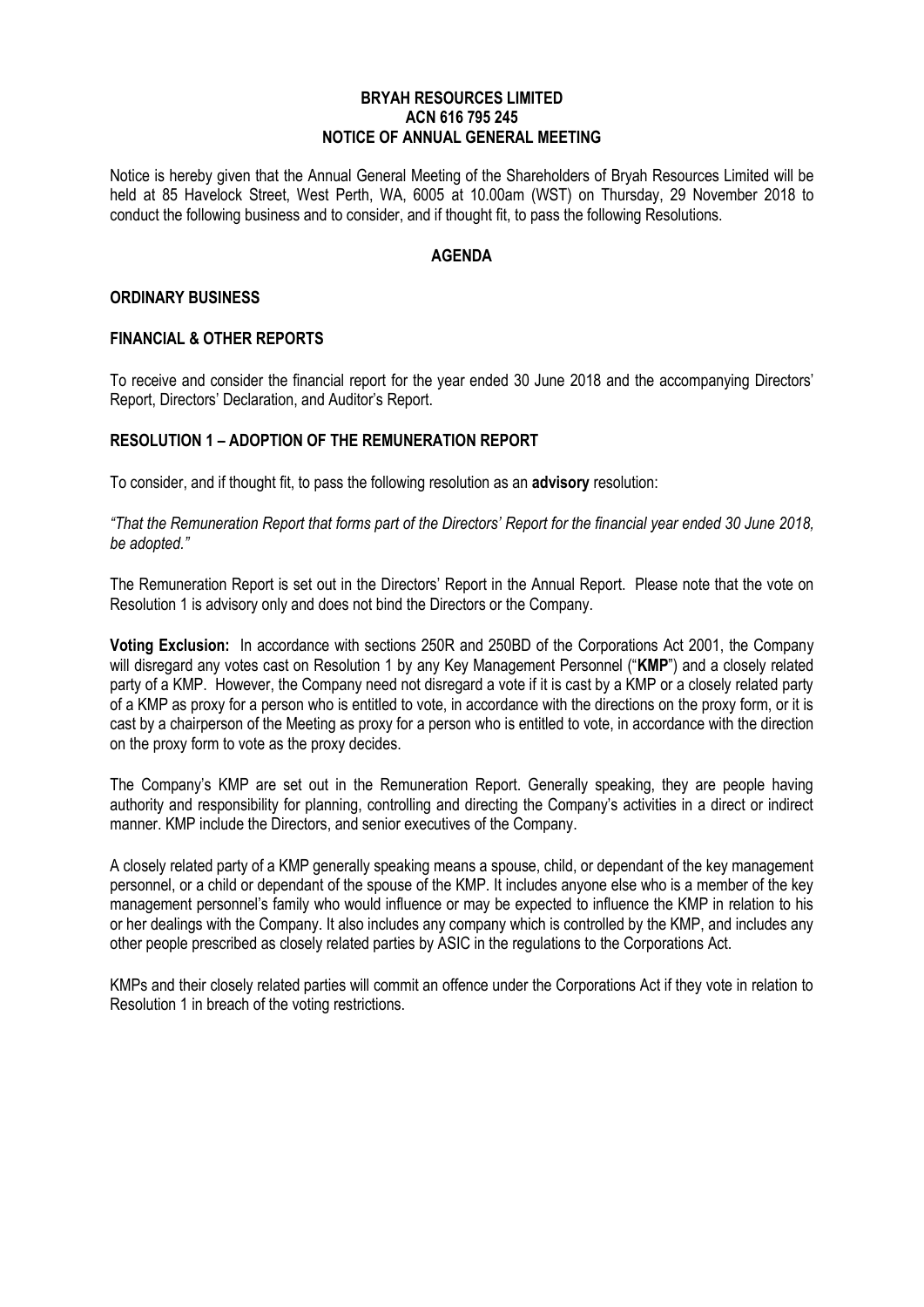#### **RESOLUTION 2 – RE-ELECTION OF MR LESLIE JAMES INGRAHAM AS A DIRECTOR**

To consider, and if thought fit, to pass with or without amendment, the following resolution as an **ordinary resolution**:

*"That Mr Leslie James Ingraham, having retired in accordance with the Company's Constitution and, being eligible, offers himself for re-election, be re-elected as a Director of the Company with immediate effect."*

#### **RESOLUTION 3 – RE-ELECTION OF MR STUART JOHN HALL AS A DIRECTOR**

To consider, and if thought fit, to pass with or without amendment, the following resolution as an **ordinary resolution**:

*"That Mr Stuart John Hall, having retired in accordance with the Company's Constitution and, being eligible, offers*  himself for re-election, be re-elected as a Director of the Company with immediate effect."

#### **RESOLUTION 4 - RATIFICATION OF PRIOR ISSUE – SHARES**

To consider and, if thought fit, to pass the following resolution as an **ordinary resolution**:

*That, for the purpose of ASX Listing Rule 7.4 and for all other purposes, the Company ratify the prior issue of 250,120 Shares at an issue price of \$0.20 each, on the terms and conditions set out in the Explanatory Statement forming part of this Notice.*

**Voting Exclusion**: The Company will disregard any votes cast in favour on this resolution by a person who participated in the issue and any associates of those persons. However, the Company need not disregard a vote if it is cast by a person as a proxy for a person who is entitled to vote, in accordance with the directions on the Proxy Form, or, it is cast by the person chairing the meeting as proxy for a person who is entitled to vote, in accordance with a direction on the Proxy Form to vote as the proxy decides.

#### **SPECIAL BUSINESS**

#### **RESOLUTION 5 - APPROVAL OF ADDITIONAL 10% PLACEMENT CAPACITY**

To consider and, if thought fit, to pass, with or without amendment, the following resolution as a **special resolution**:

*"That, for the purpose of Listing Rule 7.1A and for all other purposes, Shareholders approve the issue of Equity Securities up to 10% of the issued capital of the Company (at the time of the issue) calculated in accordance with the formula prescribed in Listing Rule 7.1A.2, for the purpose and on the terms set out in the Explanatory Memorandum."*

**Voting Exclusion:** The Company will disregard any votes cast in favour on this Resolution by a person who is expected to participate in or will obtain a material benefit as a result of the proposed issue (except a benefit solely by reason of being a holder of ordinary securities in the Company), and any associates of such persons, if this Resolution is passed. However, the Company need not disregard a vote if it is cast by a person as a proxy for a person who is entitled to vote, in accordance with the directions on the proxy form or it is cast by the person chairing the meeting as proxy for a person who is entitled to vote, in accordance with a direction on the proxy form to vote as the proxy decides.

**DATED THIS 24th DAY OF OCTOBER 2018 BY ORDER OF THE BOARD**

**NEIL MARSTON COMPANY SECRETARY**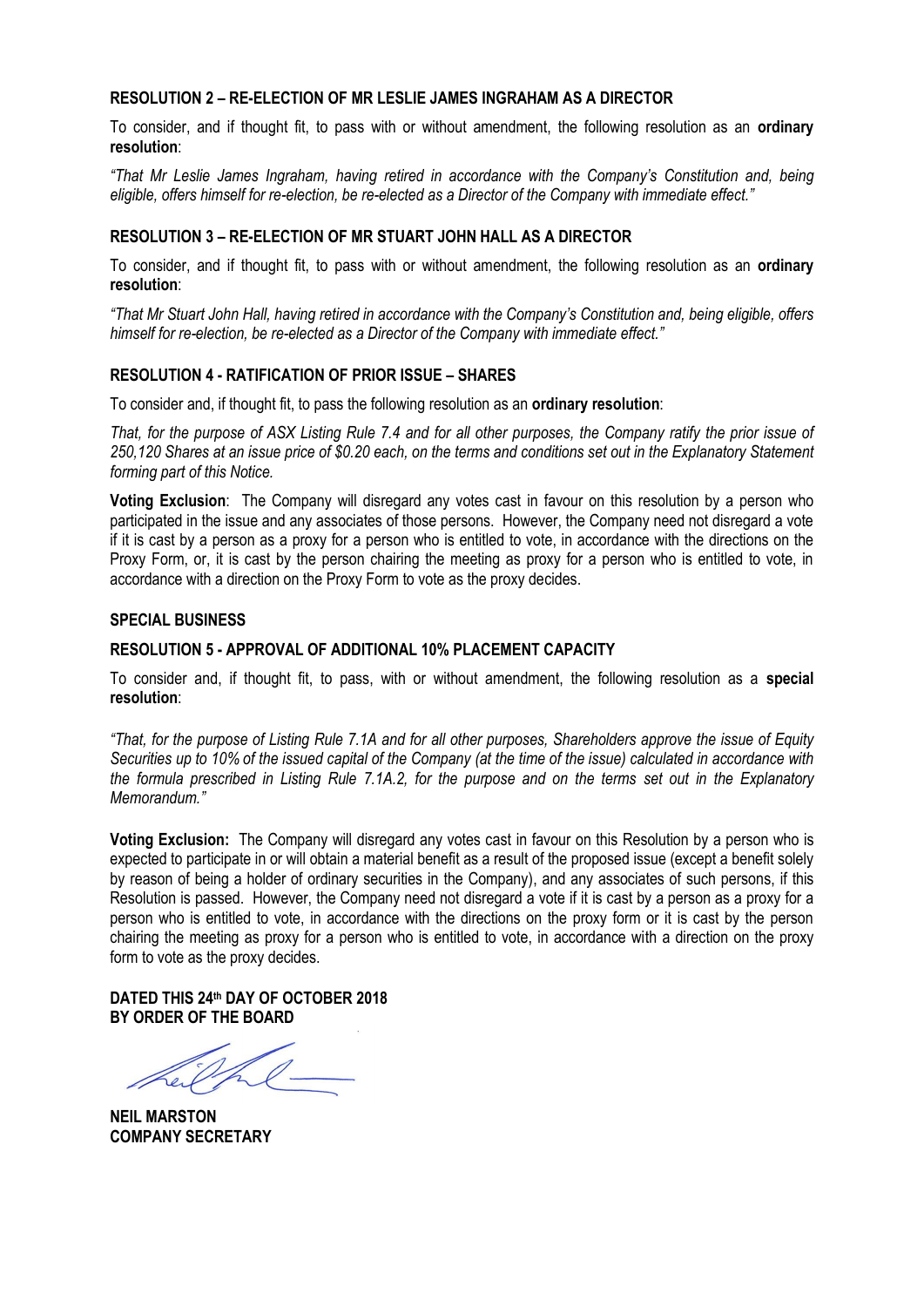#### **NOTES**

### **Definitions**

Terms which are used in this Notice and which are defined in Section 6 of the Explanatory Memorandum have the meanings ascribed to them therein.

#### **Note**

If you have recently changed your address or if there is any error in the name and address used for this notice, please notify the Company Secretary. In the case of a corporation, notification is to be signed by a director or company secretary.

#### **Proxies**

A Shareholder who is entitled to vote at this Meeting has a right to appoint a proxy and should use the proxy form enclosed with this notice. The proxy need not be a Shareholder of the Company and can be an individual or a body corporate.

A body corporate appointed as a Shareholder's proxy may appoint a representative to exercise any of the powers the body may exercise as a proxy at the Meeting. The representative should bring to the Meeting evidence of this appointment, including any authority under which the appointment is signed, unless it has previously been given to the Company.

A Shareholder who is entitled to cast 2 or more votes may appoint 2 proxies and may specify the proportion or number of votes each proxy is appointed to exercise. If a Shareholder appoints 2 proxies and the appointment does not specify the proportion or number of the Shareholder's votes each proxy may exercise, section 249X of the Corporations Act will take effect so that each proxy may exercise half of the votes (ignoring fractions).

A proxy's authority to speak and vote for a Shareholder at the meeting is suspended if the Shareholder is present at the meeting.

The proxy form must be signed and dated by the Shareholder or the Shareholder's attorney. Joint Shareholders must each sign.

Proxy forms and the original or a certified copy of the power of attorney (if the proxy form is signed by an attorney) must be received at Level 1, 85 Havelock Street West Perth WA 6005 not later than 10:00am (WST) on 27 November 2018.

Pursuant to regulation 7.11.37 of the Corporations Regulations, the Board has determined that the shareholding of each Shareholder for the purposes of ascertaining the voting entitlements for the Meeting will be as it appears in the share register at 4.00pm (WST) on 27 November 2018.

#### **Bodies Corporate**

A body corporate may appoint an individual as its representative to exercise any of the powers the body may exercise at meetings of a company's shareholders. The appointment may be a standing one.

Unless the appointment states otherwise, the representative may exercise all of the powers that the appointing body could exercise at a meeting or in voting on a resolution.

The representative should bring to the Meeting evidence of his or her appointment, including any authority under which the appointment is signed, unless it has previously been given to the Company.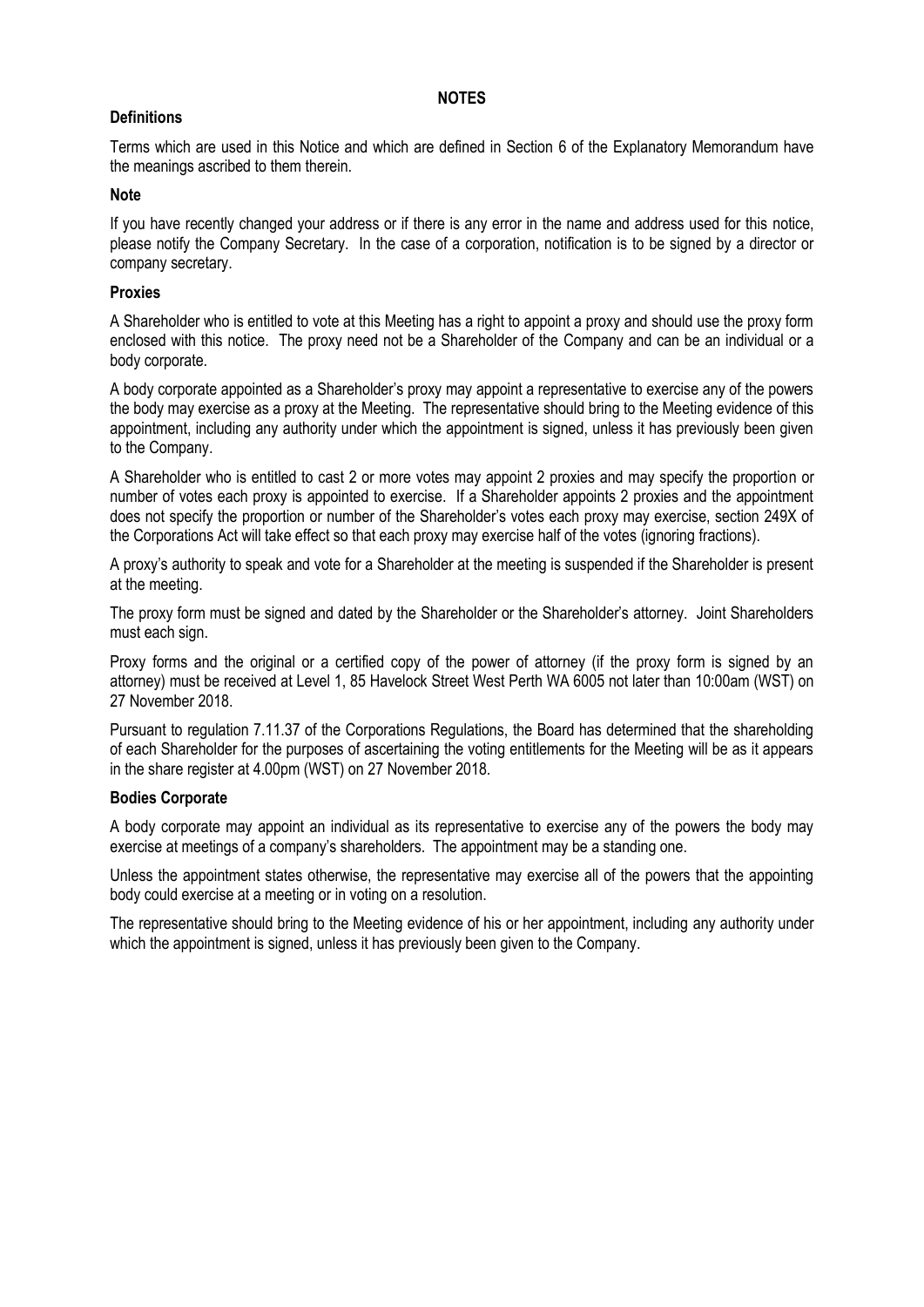### **BRYAH RESOURCES LIMITED**

#### **ACN 616 795 245**

#### **EXPLANATORY MEMORANDUM**

This Explanatory Memorandum forms part of a Notice convening the Annual General Meeting of Shareholders of Bryah Resources Limited to be held at 85 Havelock Street, West Perth, WA, 6005 at 10.00am (WST) on Thursday, 29 November 2018. This Explanatory Memorandum is to assist Shareholders in understanding the background to and the legal and other implications of the Notice and the reasons for the Resolutions proposed. Certain terms used in this Explanatory Memorandum are defined in Section 6.

#### **1. FINANCIAL AND OTHER REPORTS**

As required by section 317 of the Corporations Act, the financial report for the year ended 30 June 2018 and the accompanying Directors' Report, Directors' Declaration and Auditor's Report will be laid before the Meeting.

Neither the Corporations Act nor the Company's Constitution requires a vote on the reports. However, Shareholders will have an opportunity to ask questions about the report at the Annual General Meeting. Shareholders will also be given a reasonable opportunity to ask the Auditor questions about the auditor's report and audit conduct. Written questions may be submitted 5 business days prior to the Meeting addressed to the Chairman and sent to the Company's registered office, about the management of the Company, or addressed to the Company's auditor and sent to the Company's registered office about audit conduct, accounting policies used by the Company and auditor independence. General questions about the management of the Company will also be taken.

#### **2. RESOLUTION 1 – ADOPTION OF REMUNERATION REPORT**

As required by the Corporations Act, the Board is presenting the Remuneration Report to Shareholders for consideration and adoption by a non-binding vote. The Remuneration Report contains:

- information about Board Policy for determining the nature and amount of remuneration of the Company's Directors and senior executives;
- a description of the relationship between remuneration policy and the Company's performance;
- **E** a summary of performance conditions, including a summary of why they were chosen and how performance is measured against them; and
- remuneration details for each executive and non-executive Director, and Key Management Personnel.

The Remuneration Report, which is part of the 2018 Annual Report, has been sent to Shareholders (except those who have made an election not to receive the Annual Report). Copies of the 2018 Annual Report are available by contacting the Company's Share Registry or visiting the Company's web site.

The Meeting presents an opportunity to discuss the Remuneration Report for Shareholders who are interested in doing so. The vote on this Resolution is advisory only and does not bind the Directors or the Company.

Shareholders are informed that under the Corporations Act, if 25% or more of the vote on this Resolution are against adopting the Remuneration Report, the Company will be required to consider and report to Shareholders in the next Remuneration Report on what action is proposed to be (if any) or has been taken in response to Shareholder concerns, and if no action is proposed to be taken, the Board's reasons for this.

Shareholders also need to be aware that as a result of the legislation which became effective on 1 July 2011 a "two strikes" process will apply to the results of voting in relation to Resolution 1. This means that if the resolution proposing adoption of the Remuneration Report receives a "no" vote of over 25% of votes cast by those attending in person or by proxy and permitted to vote, at two successive annual general meetings, then the Company's next annual general meeting must contain an extra resolution ("**Spill Resolution**") proposing that another general meeting ("**Spill Meeting**") should be held within 90 days of that annual general meeting. A simple majority of over 50% of the votes cast at that next annual general meeting is required to pass the Spill Resolution.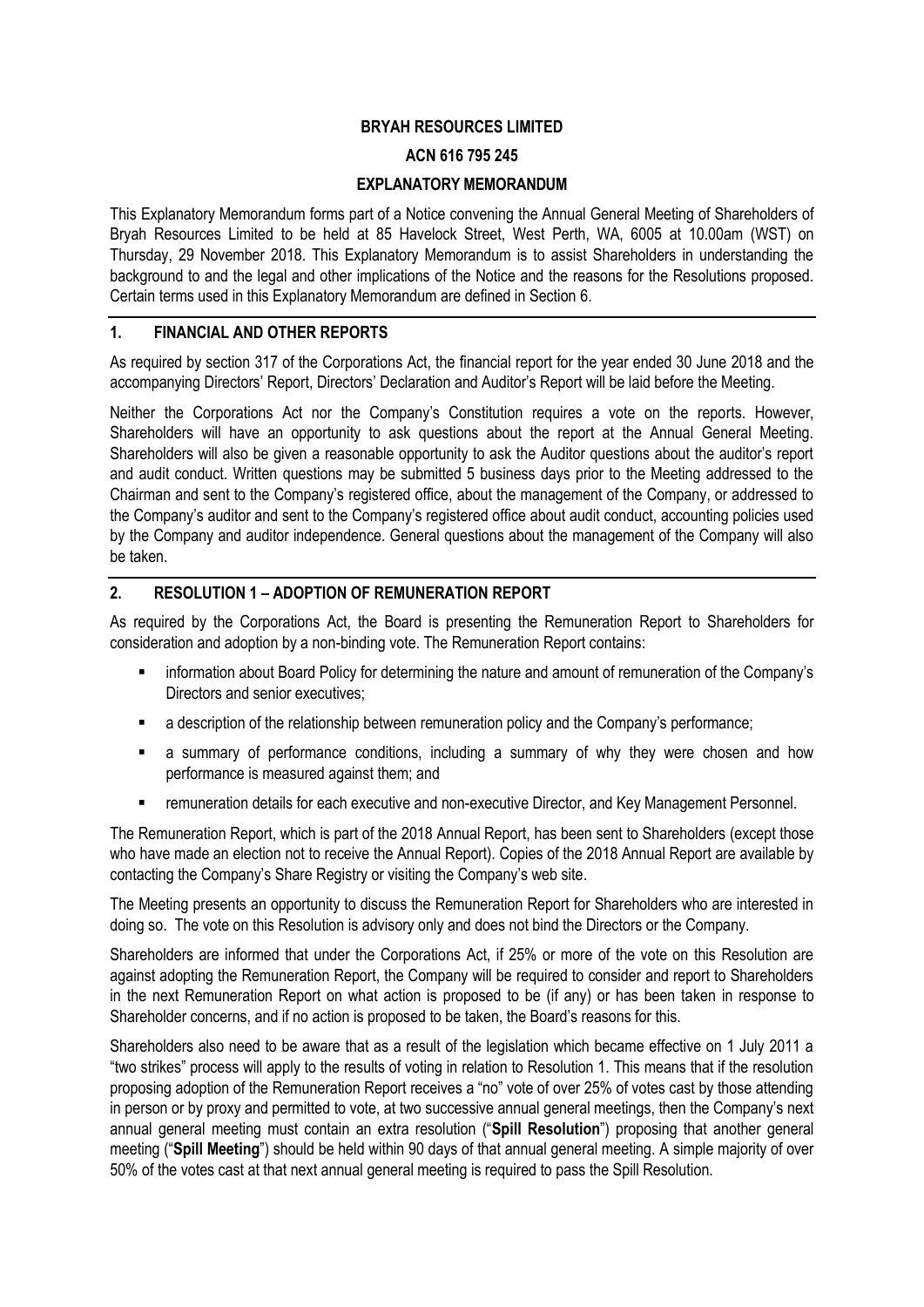If the Spill Resolution is passed, within 90 days the Spill Meeting must be held at which all the Directors, except the Managing Director and any new Directors appointed since the annual general meeting of the second strike, will be required to resign and offer themselves for re-election.

If at the Spill Meeting, the resolutions are all passed against re-electing the relevant Directors, the legislation includes a mechanism to ensure the Board continues with the statutory required minimum of 3 Directors. After the Managing Director, the remaining two positions will be filled by the Directors whose re-election resolutions at the Spill Meeting received the highest percentage of votes in favour of re-election. If the number of votes is the same for two Directors, the Managing Director and any other Director whose re-election has been confirmed at this Spill Meeting, can choose who is to become the third Director, with such appointment to be confirmed by shareholders at the next annual general meeting. The ramifications of this mechanism being invoked include that the Company would not be in compliance with its corporate governance policies as a result of not having three independent directors on the Company's audit committee or any other committees requiring independent directors.

Furthermore, depending on the outcome of voting at the subsequent annual general meeting, Shareholders may be obliged to consider a resolution to requiring the full Board (excluding the Managing Director) to seek reelection.

The Chairman intends to vote all available proxies in favour of adopting the Remuneration Report. If the Chairman of the Meeting is appointed as your proxy and you have not specified the way the Chairman is to vote on Resolution 1, by signing and returning the proxy form, the Shareholder is considered to have provided the Chairman with express authorisation for the Chairman to vote the proxy in accordance with the Chairman's intentions.

The Directors make no recommendation on Resolution 1.

# **3. RESOLUTIONS 2 & 3 – RE-ELECTION OF DIRECTORS**

Resolution 2 deals with the re-election of Mr Leslie Ingraham who retires as required by the Company's Constitution and the Listing Rules and being eligible, has offered himself for re-election. Mr Ingraham was appointed to the Board on 15 November 2017 to fill a casual board vacancy and holds office until the 2018 Annual General Meeting.

Mr Ingraham has been in private business for over 25 years and is an experienced mineral prospector and professional investor. He has successfully worked as a consultant for both private companies and companies listed on the ASX. Core competencies include capital raising and shareholder liaison. Mr Ingraham is also a director of ASX listed company Australian Vanadium Limited.

The Directors, except for Mr Ingraham, recommend the re-election of Mr Ingraham as a Director.

Resolution 3 deals with the re-election of Mr Stuart Hall who retires by rotation as required by the Company's Constitution and the Listing Rules and being eligible, has offered himself for re-election.

Mr Hall is a qualified geologist with over 40 years' experience in exploration and mining projects located in Australia and Africa. He has extensive experience in the areas of exploration strategy, mine geology, open pit and underground mining operations, resource/reserve estimations, reconciliation, feasibility, mine project development and mine management. Mr Hall has been involved in the feasibility, construction, commissioning and management of several open pit and underground mining operations.

The Directors, except for Mr Hall, recommend the re-election of Mr Hall as a Director.

# **4. RESOLUTION 4 - RATIFICATION OF PRIOR ISSUE – SHARES**

### **4.1 General**

On 14 December 2017, the Company announced the issue of 250,120 Shares at an issue price of \$0.20 per Share as part consideration for a drilling programme completed at the Company's Gabanintha Project.

The Company issued the Shares without prior Shareholder approval out of its 15% annual placement capacity.

Resolution 4 seeks Shareholder ratification pursuant to ASX Listing Rule 7.4 for the issue of those Shares.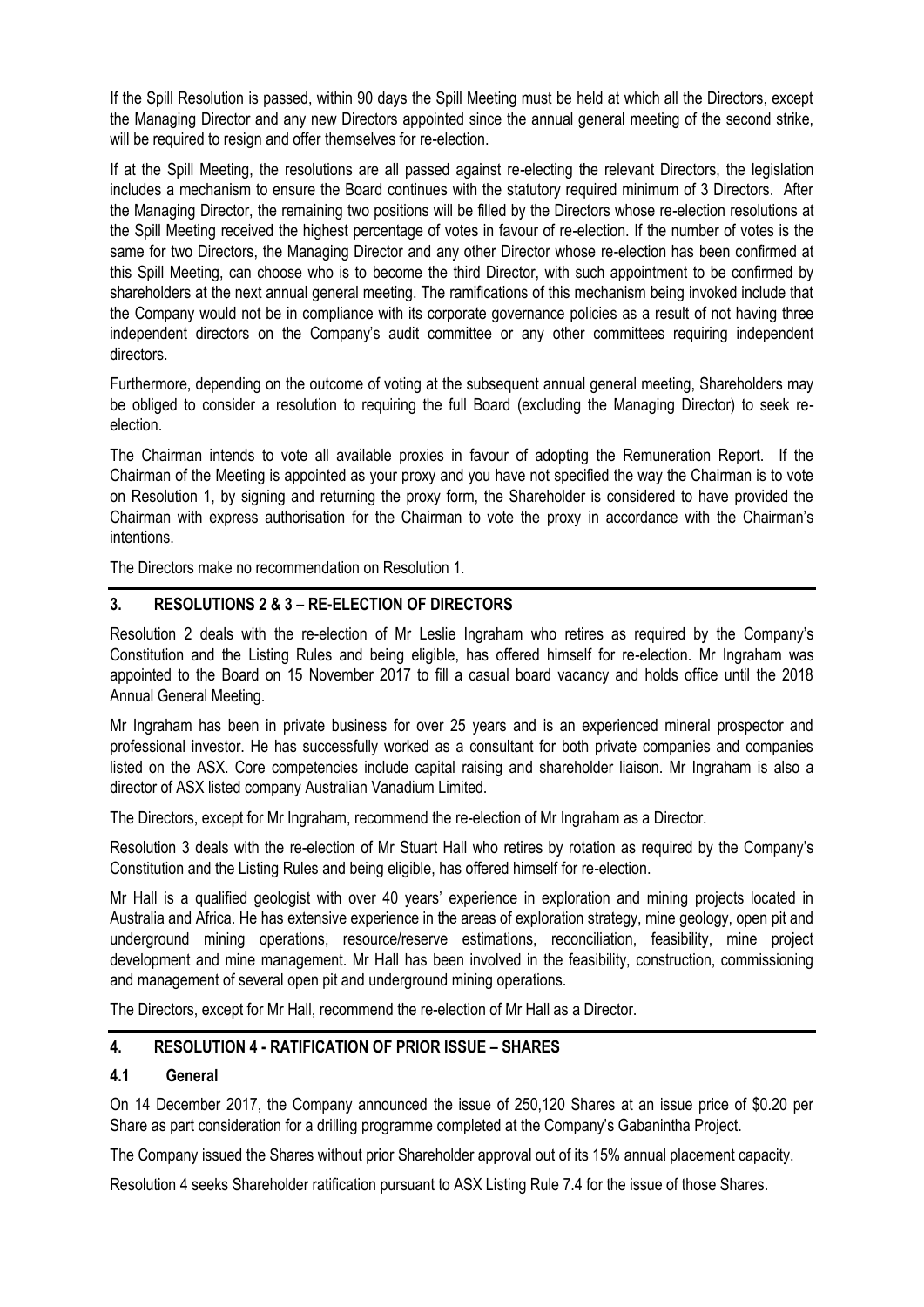ASX Listing Rule 7.1 provides that a company must not, subject to specified exceptions, issue or agree to issue more equity securities during any 12 months period than that amount which represents 15% of the number of fully paid ordinary securities on issue at the commencement of that 12 months period.

ASX Listing Rule 7.4 sets out an exception to ASX Listing Rule 7.1. It provides that where a company in general meeting ratifies the previous issue of securities made pursuant to ASX Listing Rule 7.1 (and provided that the previous issue did not breach ASX Listing Rule 7.1) those securities will be deemed to have been made with shareholder approval for the purpose of ASX Listing Rule 7.1.

By ratifying this issue, the Company will retain the flexibility to issue equity securities in the future up to the 15% annual placement capacity set out in ASX Listing Rule 7.1 without the requirement to obtain prior Shareholder approval.

# **4.2 Technical information required by ASX Listing Rule 7.4**

Pursuant to and in accordance with ASX Listing Rule 7.5, the following information is provided in relation to the ratification:

### (i) *Number of securities issued*

250,120 Shares.

# (ii) *Price at which securities were issued*

\$0.20 per Share.

### (iii) *The terms of the securities*

The Shares are ordinary fully paid shares which rank equally with existing Shares on issue.

### (iv) *The basis on which allottees were determined*

The Shares were issued to Orbit Drilling Pty Ltd on completion of the drilling programme at the Gabanintha Project. No related party participated in the allotment of the Shares.

### (v) *The use (or intended use) of the funds raised*

There were no funds raised via the issue of these shares.

# **5. RESOLUTION 5 – APPROVAL OF ADDITIONAL 10% CAPACITY**

### **5.1 General**

Listing Rule 7.1A enables eligible entities to issue Equity Securities up to 10% of its issued share capital through placements over a 12 months period after the annual general meeting (**10% Placement Facility**). The 10% Placement Facility is in addition to the Company's 15% placement capacity under Listing Rule 7.1.

An eligible entity for the purposes of Listing Rule 7.1A is an entity that is not included in the S&P/ASX 300 Index and has a market capitalisation of \$300 million or less. The Company is an eligible entity.

The Company is now seeking shareholder approval by way of a special resolution to have the ability to issue Equity Securities under the 10% Placement Facility.

The exact number of Equity Securities to be issued under the 10% Placement Facility will be determined in accordance with the formula prescribed in Listing Rule 7.1A.2 (refer to Section 5.2(c) below).

The primary purpose for the 10% Placement Facility is to pursue possible future investment opportunities that may arise.

The Directors of the Company believe that Resolution 5 is in the best interests of the Company and unanimously recommend that Shareholders vote in favour of this Resolution.

# **5.2 Description of Listing Rule 7.1A**

### **5.2(a) Shareholder approval**

The ability to issue Equity Securities under the 10% Placement Facility is subject to shareholder approval by way of a special resolution at an annual general meeting.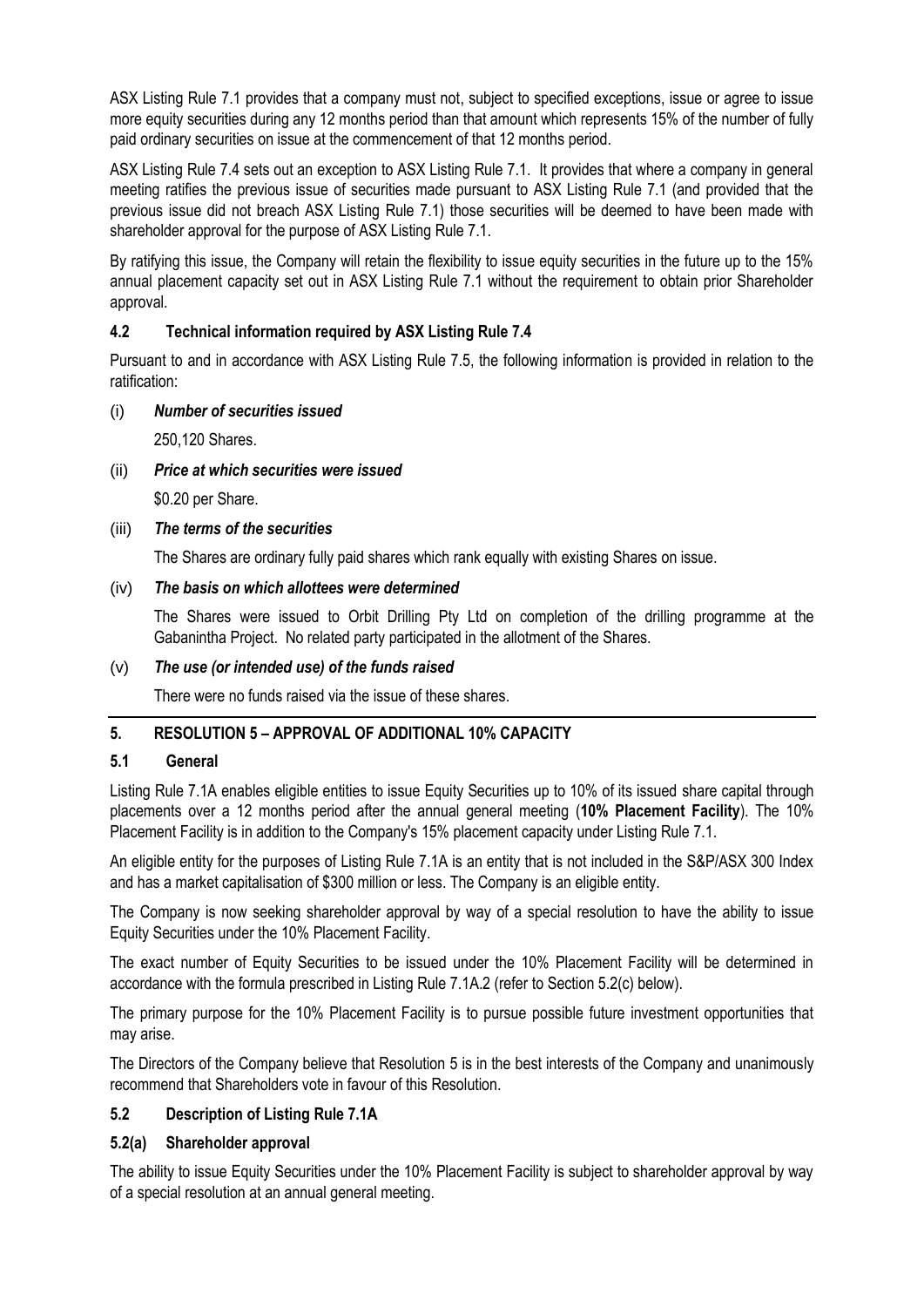# **5.2(b) Equity Securities**

Any Equity Securities issued under the 10% Placement Facility must be in the same class as an existing quoted class of Equity Securities of the Company.

The Company, as at the date of the Notice, has on issue two classes of quoted Equity Securities, being Shares and Options (having the ASX codes BYH and BYHO respectively).

# **5.2(c) Formula for calculating 10% Placement Facility**

Listing Rule 7.1A.2 provides that eligible entities which have obtained shareholder approval at an annual general meeting may issue or agree to issue, during the 12 months period after the date of the annual general meeting, a number of Equity Securities calculated in accordance with the following formula:

# $(A \times D) - E$

- **A** is the number of shares on issue 12 months before the date of issue or agreement:
	- (A) plus the number of fully paid shares issued in the 12 months under an exception in Listing Rule 7.2;
	- (B) plus the number of partly paid shares that became fully paid in the 12 months;
	- (C) plus the number of fully paid shares issued in the 12 months with approval of holders of shares under Listing Rule 7.1 and 7.4. This does not include an issue of fully paid shares under the entity's 15% placement capacity without shareholder approval;
	- (D) less the number of fully paid shares cancelled in the 12 months.

Note that A is has the same meaning in Listing Rule 7.1 when calculating an entity's 15% placement capacity.

- **D** is 10%
- **E** is the number of Equity Securities issued or agreed to be issued under Listing Rule 7.1A.2 in the 12 months before the date of the issue or agreement to issue that are not issued with the approval of shareholders under Listing Rule 7.1 or 7.4.

# **5.2(d) Listing Rule 7.1 and Listing Rule 7.1A**

The ability of an entity to issue Equity Securities under Listing Rule 7.1A is in addition to the entity's 15% placement capacity under Listing Rule 7.1.

At the date of this Notice, the Company has on issue 56,350,120 Shares and therefore has a capacity to issue:

- (i) 8,452,518 Equity Securities under Listing Rule 7.1; and
- (ii) subject to Shareholder approval being obtained under Resolution 5, 5,635,012 Equity Securities under Listing Rule 7.1A.

The actual number of Equity Securities that the Company will have capacity to issue under Listing Rule 7.1A will be calculated at the date of issue of the Equity Securities in accordance with the formula prescribed in Listing Rule 7.1A.2 (refer to Section 5.2(c) above).

### **5.2(e) Minimum Issue Price**

The issue price of Equity Securities issued under Listing Rule 7.1A must be not less than 75% of the VWAP of Equity Securities in the same class calculated over the 15 Trading Days on which trades in that class were recorded immediately before:

- (i) the date on which the price at which the Equity Securities are to be issued is agreed; or
- (ii) if the Equity Securities are not issued within 5 Trading Days of the date in paragraph above, the date on which the Equity Securities are issued.

### **5.2(f) 10% Placement Period**

Shareholder approval of the 10% Placement Facility under Listing Rule 7.1A is valid from the date of the annual general meeting at which the approval is obtained and expires on the earlier to occur of:

(i) the date that is 12 months after the date of the annual general meeting at which the approval is obtained; or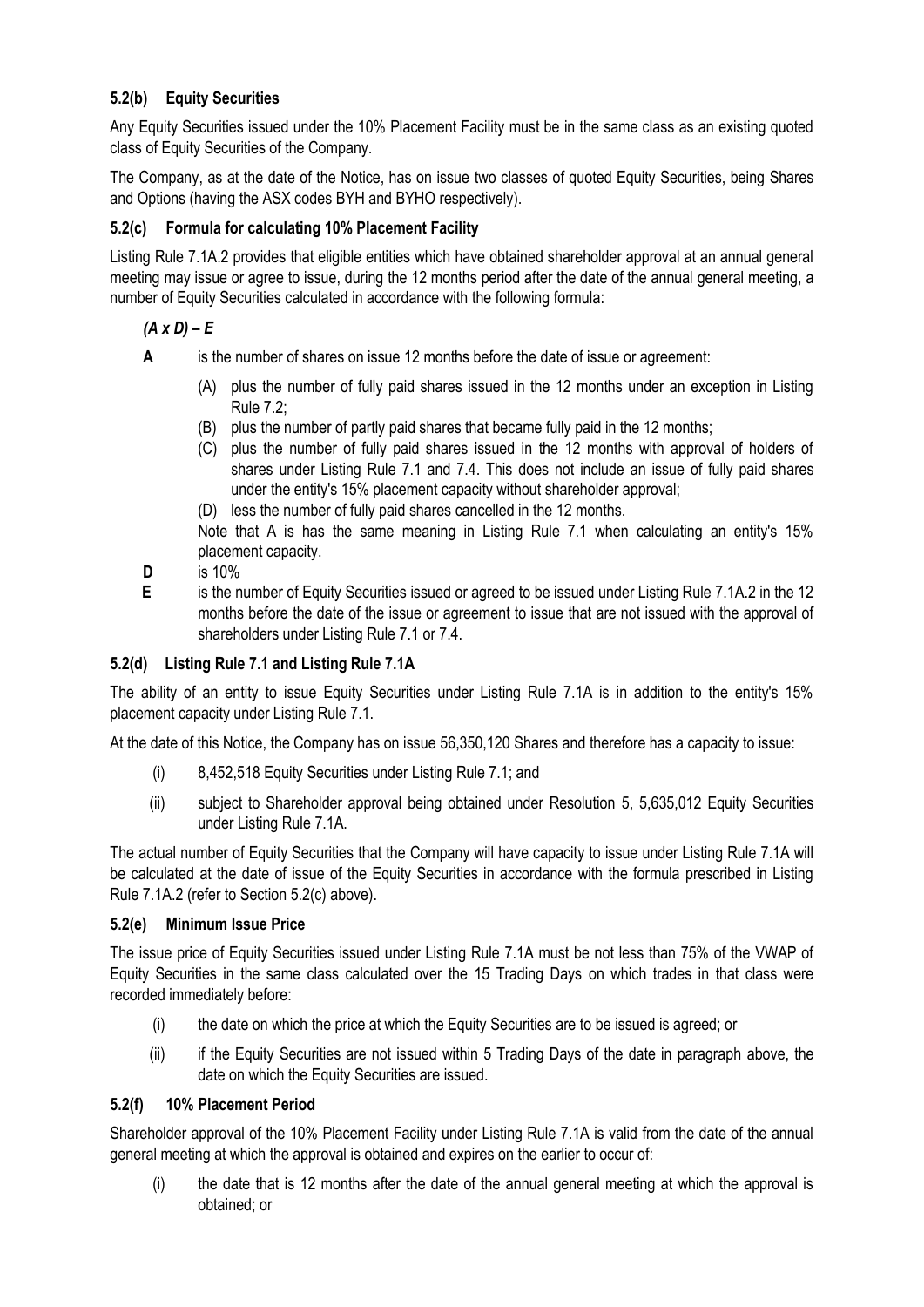(ii) the date of the approval by shareholders of a transaction under Listing Rules 11.1.2 (a significant change to the nature or scale of activities) or 11.2 (disposal of main undertaking),

# (**10% Placement Period**).

# **5.3 Listing Rule 7.1A**

The effect of Resolution 5 will be to allow the Directors to issue the Equity Securities under Listing Rule 7.1A during the 10% Placement Period without using the Company's 15% placement capacity under Listing Rule 7.1.

Resolution 5 is a special resolution and therefore requires approval of 75% of the votes cast by Shareholders present and eligible to vote (in person, by proxy, by attorney or, in the case of a corporate Shareholder, by a corporate representative).

# **5.4 Specific information required by Listing Rule 7.3A**

Pursuant to and in accordance with Listing Rule 7.3A, information is provided in relation to the approval of the 10% Placement Facility as follows:

- (a) The Equity Securities will be issued at an issue price of not less than 75% of the VWAP for the Company's Equity Securities over the 15 Trading Days on which trades in that class were recorded immediately before:
	- (i) the date on which the price at which the Equity Securities are to be issued is agreed; or
	- (ii) if the Equity Securities are not issued within 5 Trading Days of the date in paragraph (i) above, the date on which the Equity Securities are issued.
- (b) If Resolution 5 is approved by Shareholders and the Company issues Equity Securities under the 10% Placement Facility, the existing Shareholders' voting power in the Company will be diluted as shown in the below table (in the case of Listed Options, only if the Listed Options are exercised).

There is a risk that:

- (i) the market price for the Company's Equity Securities may be significantly lower on the date of the issue of the Equity Securities than on the date of the Meeting; and
- (ii) the Equity Securities may be issued at a price that is at a discount to the market price for the Company's Equity Securities on the issue date or the Equity Securities are issued as part of consideration for the acquisition of a new asset;

which may have an effect on the amount of funds raised by the issue of the Equity Securities.

The below table shows the dilution of existing Shareholders based on the current market price of Shares and the current number of ordinary securities for variable "A" calculated in accordance with the formula in Listing Rule 7.1A(2) as at the date of this Notice.

The table also shows:

- (i) two examples where variable "A" has increased, by 50% and 100%. Variable "A" is based on the number of ordinary securities the Company has on issue. The number of ordinary securities on issue may increase as a result of issues of ordinary securities that do not require Shareholder approval (for example, a pro rata entitlements issue or scrip issued under a takeover offer) or future specific placements under Listing Rule 7.1 that are approved at a future Shareholders' meeting; and
- (ii) two examples of where the issue price of ordinary securities has decreased by 50% and increased by 100% as against the current market price.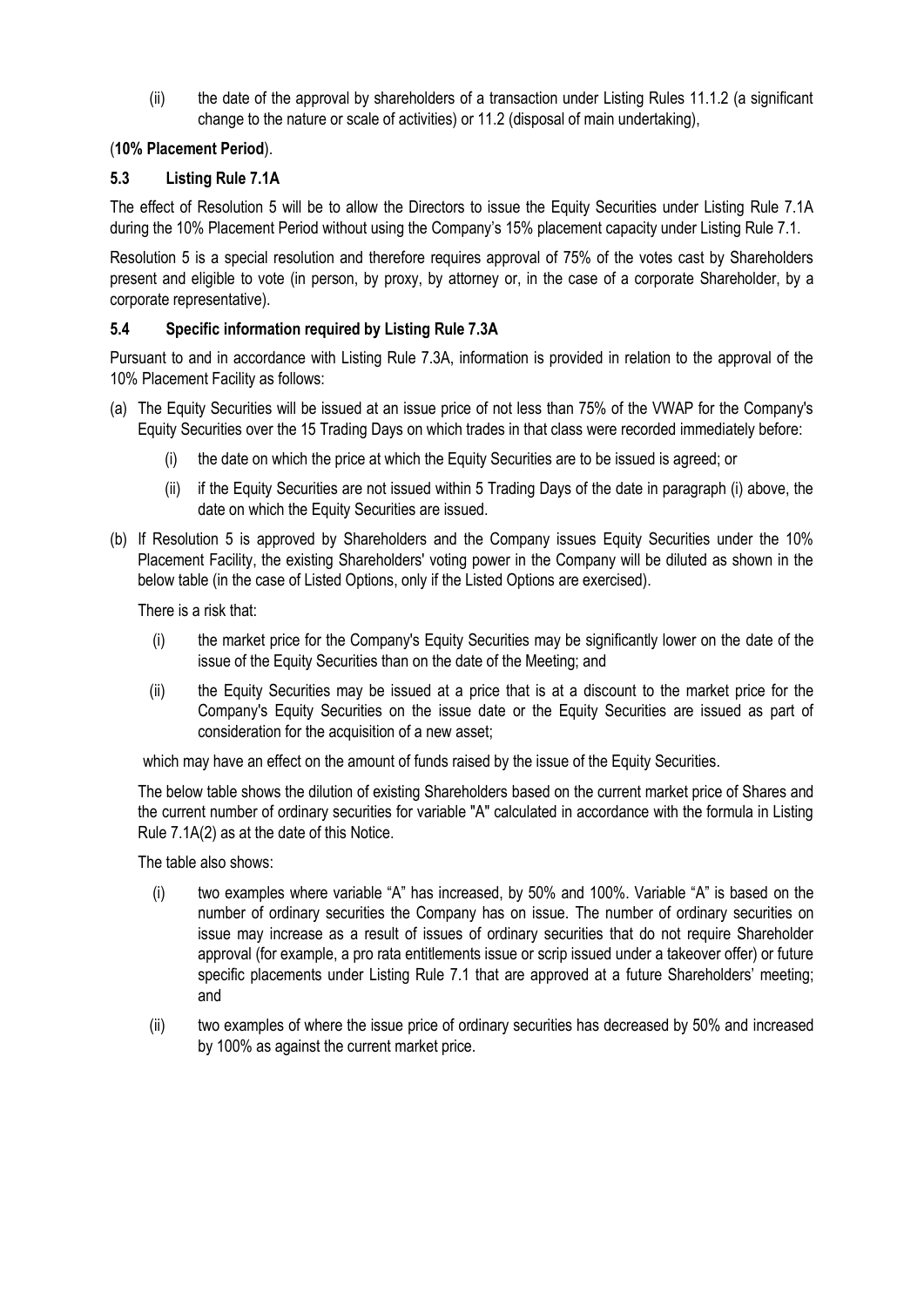|                                                         |                        |                                          | <b>Dilution</b>              |                                                           |
|---------------------------------------------------------|------------------------|------------------------------------------|------------------------------|-----------------------------------------------------------|
| Variable "A" in Listing Rule<br>7.1A.2                  |                        | \$0.05<br>50% decrease<br>in issue price | \$0.10<br><b>Issue price</b> | \$0.20<br>100% increase<br>in issue price                 |
| <b>Current Variable "A"</b>                             | 10% voting<br>dilution | 5,635,012<br><b>Shares</b>               | 5,635,012<br><b>Shares</b>   | 5,635,012<br><b>Shares</b>                                |
| 56,350,120 Shares                                       | <b>Funds raised</b>    | \$281,750                                | \$563,501                    | \$1,127,002                                               |
| 50% Increase in current                                 | 10% voting<br>dilution | 8,452,518<br><b>Shares</b>               | 8,452,518<br><b>Shares</b>   | 8,452,518<br><b>Shares</b>                                |
| "A" Variable<br>84,525,180 Shares                       | <b>Funds raised</b>    | \$422,626                                | \$845,252                    | \$1,690,504<br>11,270,024<br><b>Shares</b><br>\$2,254,004 |
| 100% Increase in current<br>"A" Variable<br>112,700,240 | 10% voting<br>dilution | 11,270,024<br><b>Shares</b>              | 11,270,024<br><b>Shares</b>  |                                                           |
|                                                         | <b>Funds raised</b>    | \$563,501                                | \$1,127,002                  |                                                           |

The table has been prepared on the following assumptions:

(i) The Company issues the maximum number of Equity Securities available under the 10% Placement Facility.

(ii) No Options (including any Listed Options under the 10% Placement Facility) are exercised into Shares before the date of the issue of the Equity Securities.

(iii) The 10% voting dilution reflects the aggregate percentage dilution against the issued share capital at the time of issue. This is why the voting dilution is shown in each example at 10%.

(iv) The table does not show an example of dilution that may be caused to a particular Shareholder by reason of placements under the 10% Placement Capacity, based on that Shareholder's holding at the date of the Meeting.

(v) The table shows only the effect of the issue of Equity Securities under Listing Rule 7.1A, not under the 15% placement capacity under Listing Rule 7.1.

(vi) The issue of Equity Securities under the 10% Placement Facility consists only of Shares. If the issue of Equity Securities includes the issue of Listed Options, it is assumed that those Listed Options are exercised into Shares for the purpose of calculating the voting dilution effect on existing Shareholders.

(vii) The Issue Price is \$0.10, being the closing price on 12 October 2018.

(viii) The Company has not issued any Equity Securities in the 12 months prior to the Meeting that were not issued under an exception in Listing Rule 7.2 or without approval under Listing Rule 7.1, and the total number of Shares on issue and approved or deemed approved at the date hereof for the purpose of Listing Rule 7.1 is 56,000,000.

- (c) The Company will only issue and allot the Equity Securities during the 10% Placement Period. The approval under Resolution 5 for the issue of the Equity Securities will cease to be valid in the event that Shareholders approve a transaction under Listing Rule 11.1.2 (a significant change to the nature or scale of activities or Listing Rule 11.2 (disposal of main undertaking).
- (d) The Company may seek to issue the Equity Securities for the following purposes:
	- (i) non-cash consideration for the acquisition of the new assets and investments. In such circumstances the Company will provide a valuation of the non-cash consideration as required by Listing Rule 7.1A.3; or
	- (ii) cash consideration. In such circumstances, the Company intends to use the funds raised towards an acquisition of new assets or investments (including expense associated with such acquisition), continued exploration and feasibility study expenditure on the Company's current assets and/or general working capital.

The Company will comply with the disclosure obligations under Listing Rules 7.1A(4) and 3.10.5A upon issue of any Equity Securities.

The Company's allocation policy is dependent on the prevailing market conditions at the time of any proposed issue pursuant to the 10% Placement Facility. The identity of the allottees of Equity Securities will be determined on a case-by-case basis having regard to the factors including but not limited to the following:

the methods of raising funds that are available to the Company, including but not limited to, rights issue or other issue in which existing security holders can participate;

(i) the effect of the issue of the Equity Securities on the control of the Company;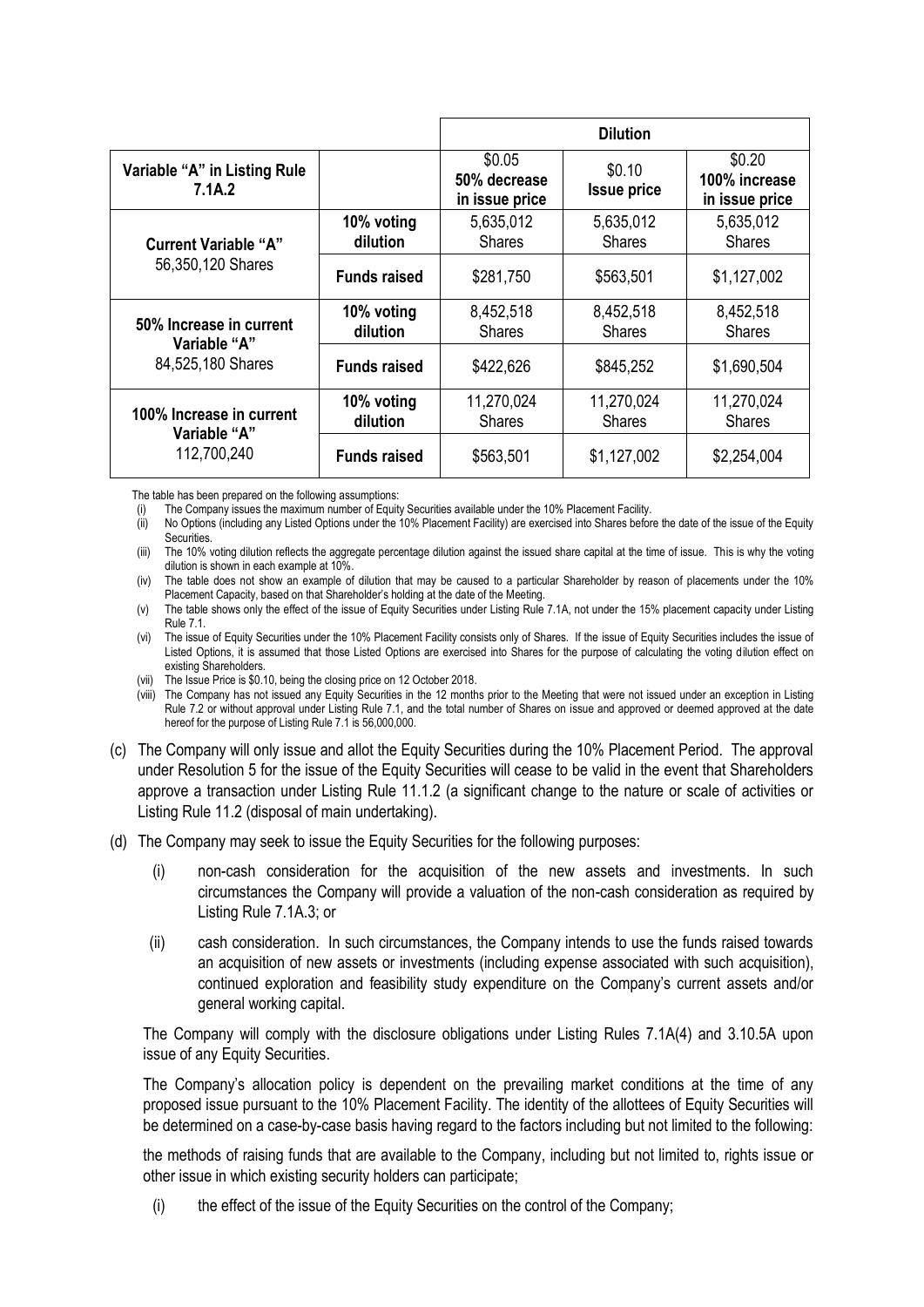- (ii) the financial situation and solvency of the Company; and
- (iii) advice from corporate, financial and broking advisers (if applicable).

The allottees under the 10% Placement Facility have not been determined as at the date of this Notice but may include existing substantial Shareholders and/or new Shareholders who are not related parties or associates of a related party of the Company.

Further, if the Company is successful in acquiring new assets or investments, it is likely that the allottees under the 10% Placement Facility will be the vendors of the new assets or investments.

(e) The Company has previously obtained Shareholder approval under Listing Rule 7.1A at its annual general meeting held on 30 November 2017. In accordance with ASX Listing Rule 7.3A.6, the following information is provided to shareholders regarding the equity securities issued in the previous 12 months preceding the date of the Annual General Meeting (that is, 29 November 2018).

#### **Listing Rule 7.3A.6(a)**

The table below shows the total number of equity securities issued in the previous 12 months preceding the date of the annual general meeting and the percentage that those issues represent of the total number of equity securities on issue at the commencement of that 12 months period.

| Total number of equity securities issued in the 12 months preceding the date of the meeting                                      | 250,120 |
|----------------------------------------------------------------------------------------------------------------------------------|---------|
| Percentage that they represent of the total number of equity securities on issue at the<br>commencement of that 12 months period | 0.45%   |

### **Listing Rule 7.3A.6(b)**

The table below set out specific details for each issue of equity securities that have taken place in the 12 months period prior to the date of the annual general meeting.

| Date of issue                                                        | 14 December 2017                       |
|----------------------------------------------------------------------|----------------------------------------|
| Number issued                                                        | 250,120 fully paid ordinary shares     |
| Summary of terms                                                     | Ordinary fully paid shares ranking     |
|                                                                      | equally with existing shares on issue. |
| Names of the persons who received securities or basis on which       | Orbit Drilling Pty Ltd                 |
| those persons were determined                                        |                                        |
| Price                                                                | \$0.20 per share                       |
| Discount to market price (if any)                                    | Nil                                    |
| For cash issues                                                      |                                        |
| Total cash consideration received                                    | \$Nil                                  |
| Amount of cash consideration spent                                   | \$Nil                                  |
| Use of cash consideration                                            | N/A                                    |
| Intended use for remaining amount of cash (if any)                   | N/A                                    |
| For non-cash issues                                                  |                                        |
| Non-cash consideration paid                                          | \$50,024                               |
| Current value of that non-cash consideration ( $@$ \$0.10 per share) | \$25,012                               |

(f) A voting exclusion statement is included in the Notice. At the date of the Notice, the Company has not approached any particular existing Shareholder or security holder or an identifiable class of existing security holder to participate in the issue of the Equity Securities. No existing Shareholder's votes will therefore be excluded under the voting exclusion in the Notice.

The Board believes that the 10% Placement Facility is beneficial for the Company as it will give the Company the flexibility to issue further securities representing up to 10% of the Company's share capital during the next 12 months. Accordingly, the Board unanimously recommends that Shareholders approve Resolution 5.

The Chairman intends to vote all available proxies in favour of Resolution 5.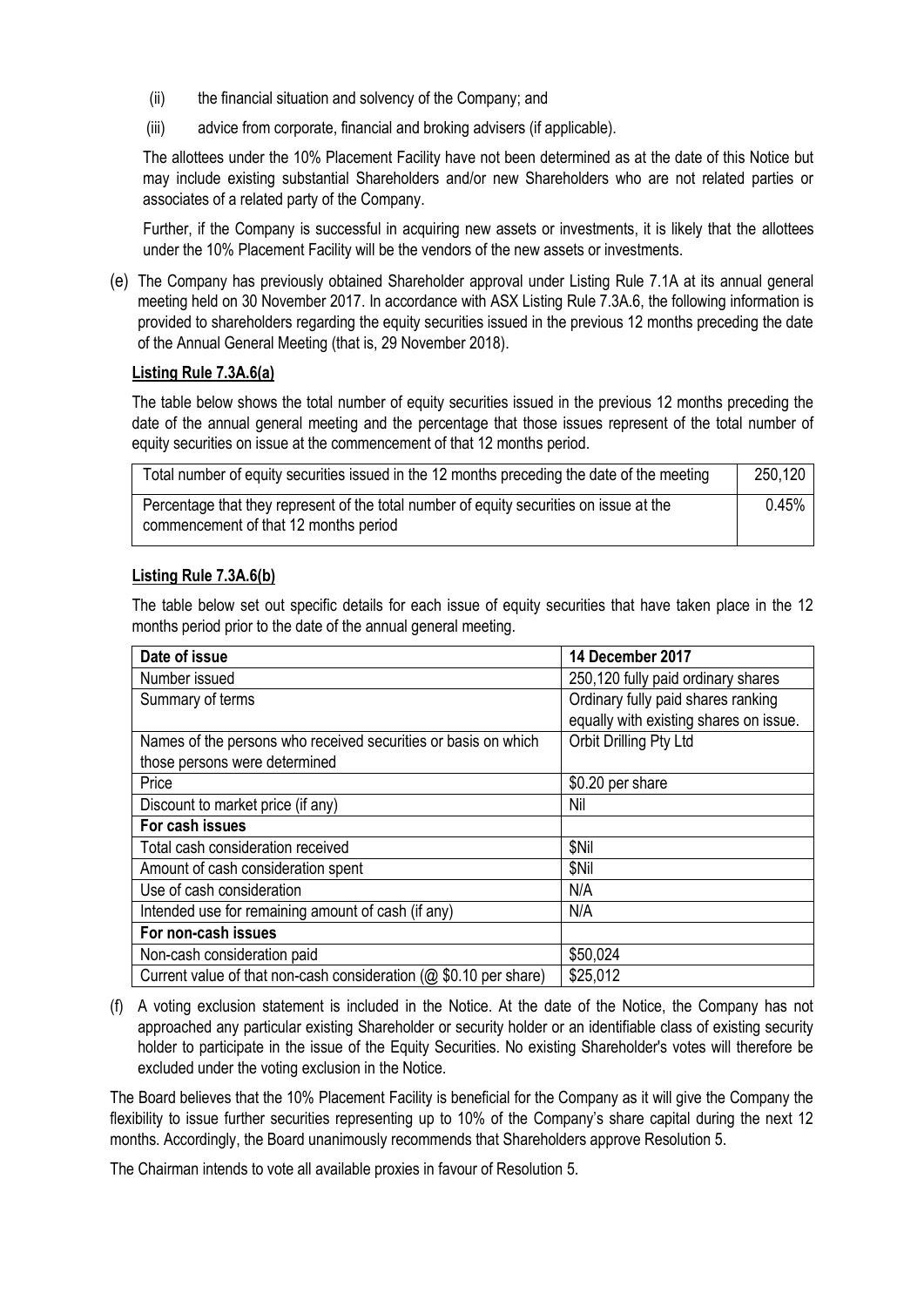#### **6. Definitions**

In this Explanatory Memorandum:

**"10% Placement Facility"** has the meaning given to it in Section 5.1;

**"10% Placement Period"** has the meaning given to it in Section 5.2(f);

**"ASIC"** means the Australian Securities and Investments Commission;

**"ASX"** means ASX Limited ACN 008 624 691;

**"Board"** means the board of Directors;

**"Business Day"** has the meaning given to it in the Listing Rules;

**"Chairman"** means the chairman of the Board;

**"Company"** means Bryah Resources Limited (ACN 616 795 245);

**"Constitution"** means the constitution of the Company;

**"Corporations Act"** means the Corporations Act 2001 (Cth);

**"Director"** means a director of the Company;

"**Equity Securities"** has the same meaning as in the Listing Rules;

**"Explanatory Memorandum"** means this Explanatory Memorandum;

**"Key Management Personnel"** has the meaning given to it in the Accounting Standards. **"KMP"** has the same meaning;

**"Listed Options"** means any listed of options of the Company that may be on issue from time to time;

**"Listing Rules"** means the official listing rules of the ASX;

**"Notice"** and **"Notice of Meeting"** means the notice of meeting to which this Explanatory Memorandum is attached;

**"Official List"** means the official list of ASX;

**"Option"** means an option to acquire one Share and **"Optionholder"** has a corresponding meaning;

**"Remuneration Report"** means the remuneration report relating to the financial period ended 30 June 2018 and provided to Shareholders;

**"Resolution"** means a resolution set out in this Notice;

**"Section"** means a section of this Explanatory Memorandum;

**"Securityholder"** means a holder of Shares or Options;

**"Share"** means an ordinary fully paid ordinary share in the capital of the Company and **"Shareholder"** has a corresponding meaning;

**"Trading Day"** means a day determined by ASX to be a trading day in accordance with the Listing Rules;

**"Voting Power"** has the meaning given to it in the Corporations Act;

**"VWAP"** means volume weighted average price;

**"WST"** means Western Standard Time.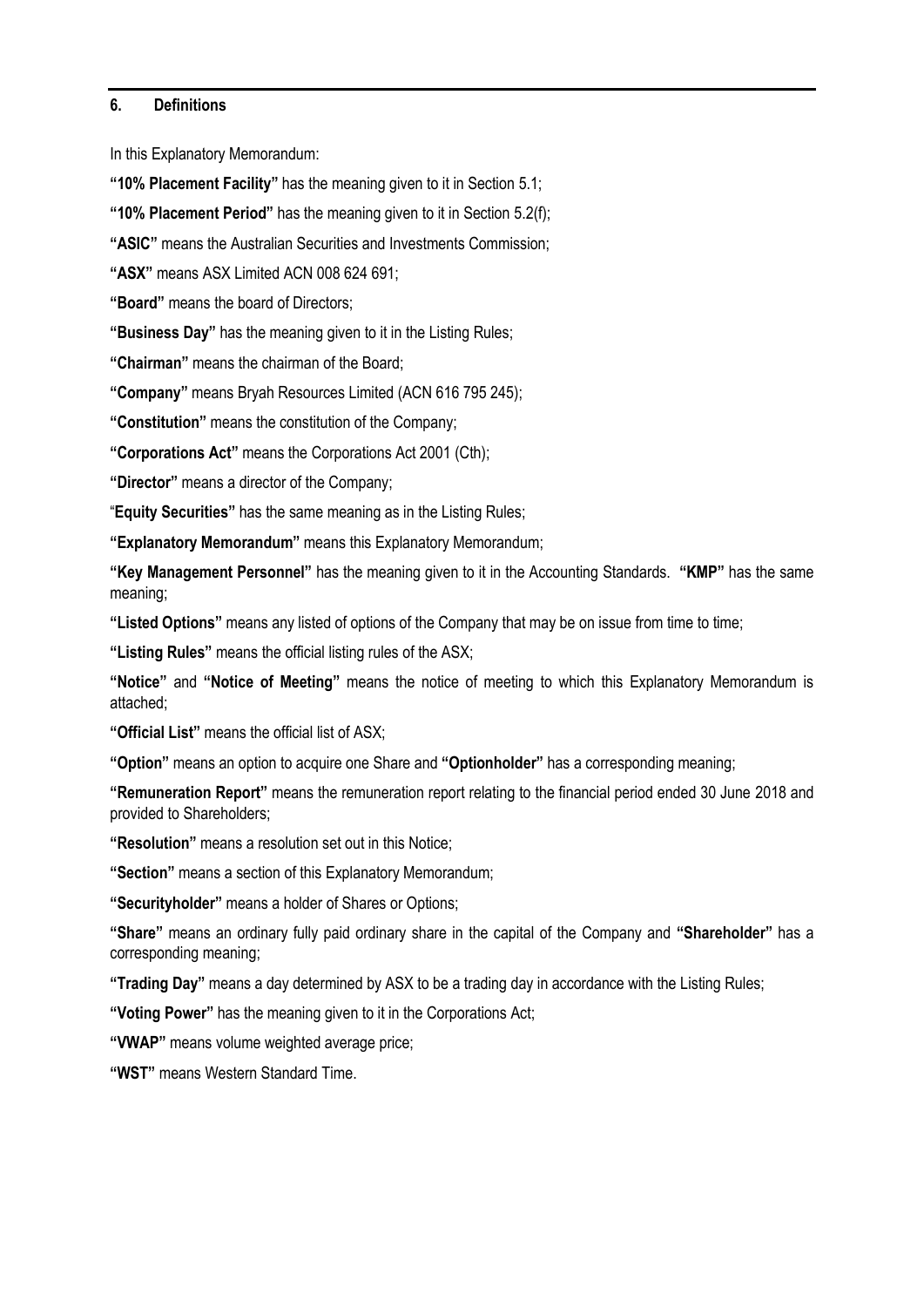

**Lodge your vote:**

**Online:** www.investorvote.com.au



Computershare Investor Services Pty Limited GPO Box 242 Melbourne Victoria 3001 Australia

**XX**

Alternatively you can fax your form to (within Australia) 1800 783 447 (outside Australia) +61 3 9473 2555

For Intermediary Online subscribers only (custodians) www.intermediaryonline.com

# **For all enquiries call:**

(within Australia) 1300 850 505 (outside Australia) +61 3 9415 4000

# **Proxy Form**



# **Vote and view the annual report online**

Go to www.investorvote.com.au **or** scan the QR Code with your mobile device. Follow the instructions on the secure website to vote. •

# **Your access information that you will need to vote:**

#### **Control Number: 999999**

BYH

FLAT 123

MR SAM SAMPLE

123 SAMPLE STREET THE SAMPLE HILL SAMPLE ESTATE SAMPLEVILLE VIC 3030

#### **SRN/HIN: I9999999999 PIN: 99999**

PLEASE NOTE: For security reasons it is important that you keep your SRN/HIN confidential.

# **For your vote to be effective it must be received by 10:00am (WST) Tuesday, 27 November 2018**

# **How to Vote on Items of Business**

All your securities will be voted in accordance with your directions.

#### **Appointment of Proxy**

**Voting 100% of your holding:** Direct your proxy how to vote by marking one of the boxes opposite each item of business. If you do not mark a box your proxy may vote or abstain as they choose (to the extent permitted by law). If you mark more than one box on an item your vote will be invalid on that item.

**Voting a portion of your holding:** Indicate a portion of your voting rights by inserting the percentage or number of securities you wish to vote in the For, Against or Abstain box or boxes. The sum of the votes cast must not exceed your voting entitlement or 100%.

**Appointing a second proxy:** You are entitled to appoint up to two proxies to attend the meeting and vote on a poll. If you appoint two proxies you must specify the percentage of votes or number of securities for each proxy, otherwise each proxy may exercise half of the votes. When appointing a second proxy write both names and the percentage of votes or number of securities for each in Step 1 overleaf.

**A proxy need not be a securityholder of the Company.**

# **Signing Instructions for Postal Forms**

**Individual:** Where the holding is in one name, the securityholder must sign.

**Joint Holding:** Where the holding is in more than one name, all of the securityholders should sign.

**Power of Attorney:** If you have not already lodged the Power of Attorney with the registry, please attach a certified photocopy of the Power of Attorney to this form when you return it.

**Companies:** Where the company has a Sole Director who is also the Sole Company Secretary, this form must be signed by that person. If the company (pursuant to section 204A of the Corporations Act 2001) does not have a Company Secretary, a Sole Director can also sign alone. Otherwise this form must be signed by a Director jointly with either another Director or a Company Secretary. Please sign in the appropriate place to indicate the office held. Delete titles as applicable.

### **Attending the Meeting**

Bring this form to assist registration. If a representative of a corporate securityholder or proxy is to attend the meeting you will need to provide the appropriate "Certificate of Appointment of Corporate Representative" prior to admission. A form of the certificate may be obtained from Computershare or online at www.investorcentre.com under the help tab, "Printable Forms".

**Comments & Questions:** If you have any comments or questions for the company, please write them on a separate sheet of paper and return with this form.

*GO ONLINE TO VOTE, or turn over to complete the form*

\* S0000112<br>S0000112<br>S0000112